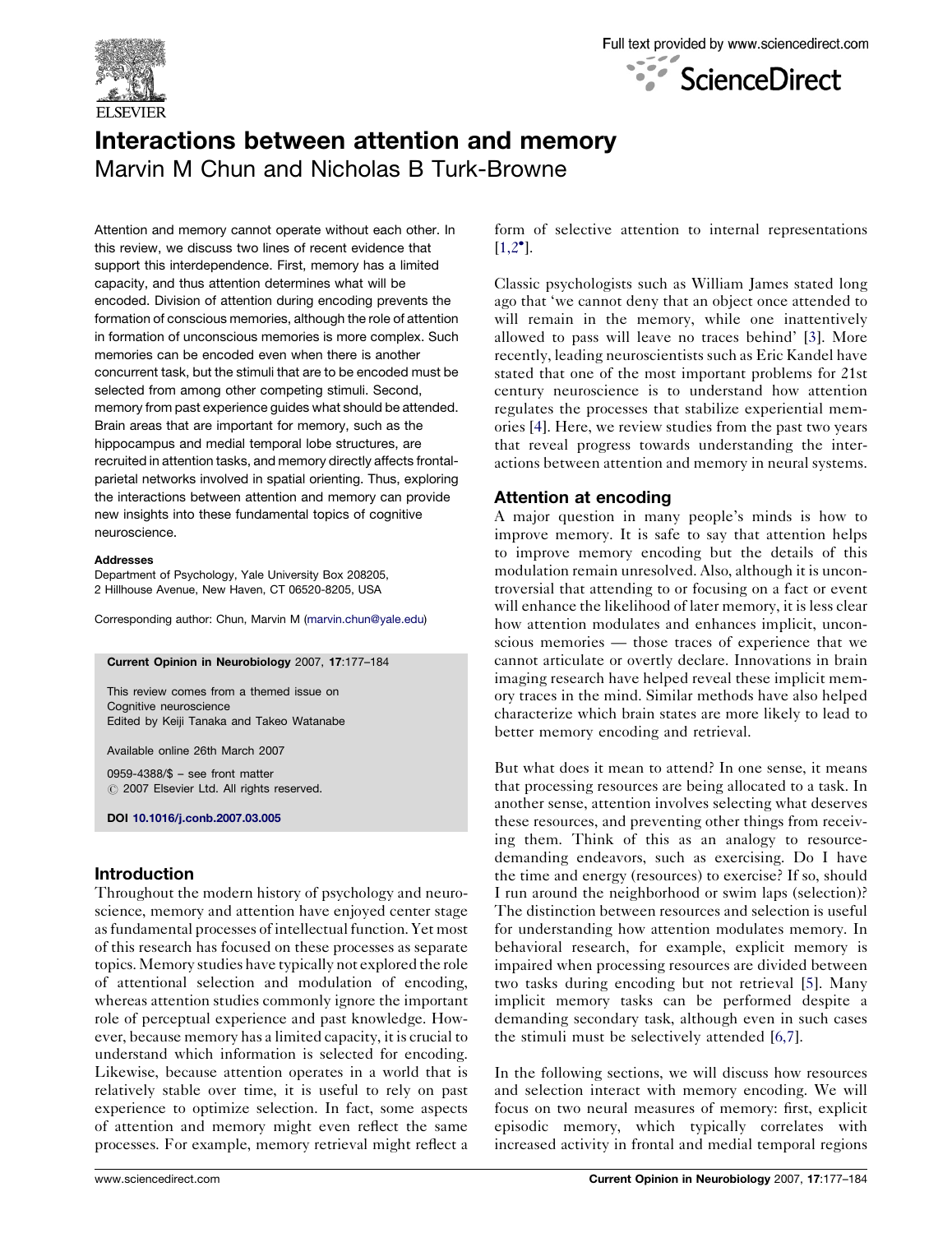during encoding (subsequent memory) [[8\]](#page-5-0); and second, implicit perceptual memory, which is typically revealed by decreased activity in ventral visual cortex when visual stimuli are repeated (known as repetition attenuation, repetition suppression, or functional magnetic resonance [fMR] adaptation) [\[9](#page-5-0)°].

## Attentional resources

One popular way to study attentional effects is to require subjects to perform dual tasks. Importantly, the impact of dividing attention on memory depends on how attention is divided.

Typically, difficult versus easy auditory monitoring tasks impair memory for words presented at the same time. However, such tasks do not modulate activity in the left inferior prefrontal cortex (LIPC), which is important for the encoding of words into long-term memory [[10\]](#page-5-0). In that study, a difficult monitoring task reduced encodingrelated activity in dorsolateral prefrontal cortex and superior parietal regions, both of which mediate the allocation of cognitive control resources. In other words, the secondary task impaired whether episodic encoding processes were engaged or not, while leaving intact the actual encoding processes in the LIPC. Other types of secondary tasks can directly affect episodic encoding processes if they engage the same LIPC circuitry. For example, if required to switch between two incidental encoding tasks (versus repeating the same task), LIPC activity increases and memory performance decreases, presumably because task-switching engages the LIPC and interrupts episodic memory formation [[11\]](#page-5-0).

Although explicit episodic memory might depend on the availability of cognitive control resources in frontal and parietal regions, the same is not true for implicit perceptual memory. In one study, a highly demanding working-memory task on face stimuli at fixation had no effect on parahippocampal place area (PPA) responses to task-irrelevant background scenes [[12](#page-5-0)]. When these background scenes were repeated, there was robust repetition attenuation, suggesting that the scenes were processed and at least briefly retained in perceptual memory. By contrast, repetition attenuation was eliminated in that study when the perceptual difficulty of the central task was increased. Thus, 'resources' is not a unitary concept, and the impact of dividing attention will depend on the overlap between the processing demands of the secondary task and the type of memory under investigation. This might help to explain striking demonstrations of perceptual learning for taskirrelevant subliminal stimuli [[13\]](#page-5-0). Interestingly, tasks that occupy relevant resources are not always deleterious: manipulating items in working memory during encoding rather than simply rehearsing them increases dorsolateral prefrontal cortex activity and enhances sub-sequent episodic memory [[14](#page-5-0)<sup>°</sup>].

The aforementioned studies showed tradeoffs in activation between regions involved in two different attention-demanding tasks. However, such tradeoffs are not restricted to dual-task situations. Even during a single task, a 'default' network of brain regions that are otherwise active during rest become deactivated, revealing another form of tradeoff [\[15](#page-5-0)]. The degree of deactivation is proportional to task difficulty, and thus might reflect the availability of processing resources [[16\]](#page-6-0). In fact, significant decreases in activity in posterior midline regions, including the posterior cingulate and precuneus, correlate with better episodic subsequent memory ([Figure 1a](#page-2-0)) [\[17–19,20](#page-6-0)<sup>°</sup>]. Deactivation in the precuneus and anterior cingulate cortex is also predictive of repetition attenu-ation [\[20](#page-6-0)<sup>°</sup>]. These encoding deactivations seem to reflect the availability of general attentional resources, because they predict subsequent memory under a variety of encoding and retrieval conditions [[19,21](#page-6-0)<sup>°</sup>].

## Selective attention

Just because you have the resources does not mean that you can do everything at once. You still have to choose what to do. Likewise, the availability of attentional resources is not sufficient for memory encoding. For example, when faces and scenes are combined into fully overlapping composite stimuli [\(Figure 2\)](#page-3-0), subjects can only remember what they selectively attend to. Not even implicit measures of memory such as repetition attenu-ation are preserved for ignored stimuli [[22](#page-6-0)°], even when repeated 15 times in a 30 s block [\[23](#page-6-0)]. Thus, stimuli that are to be learned must be selected, whether the task is explicit or implicit [\[6,7,24](#page-5-0)]. (One interesting exception to this case is the demonstration of low-level perceptual learning from subthreshold stimuli [[13\]](#page-5-0). However, even such cases of visual perceptual learning without perception are not fully passive, but require reinforcement from an independent, concurrent task [[25,26](#page-6-0)<sup>°</sup>].)

Generally speaking, selective attention becomes crucial when there is competition between stimuli in the environment. This competition can be resolved in many ways: for example, objects are encoded in the lateral occipital complex (LOC) only if the spatial location in which they appear is selected [[27\]](#page-6-0), if they appear in a color that the subjects are monitoring [[28\]](#page-6-0), or if the experimental task requires that responses are based on features of the objects [\[29](#page-6-0)]. Similarly, during a detection task, faces are encoded in the fusiform face area only if they match the identity of a target face [[30\]](#page-6-0). Interestingly, the necessity of attention might depend on the level of representation: repetition attenuation is observed in early visual areas even when attention is allocated to a different spatial scale or to an unoccupied spatial location [[31](#page-6-0)°[,32](#page-6-0)°]. Supporting this distinction, [Seitz and Dinse](doi:10.1016/j.conb.2007.02.004) (in this issue) review current evidence for neural plasticity and perceptual learning of low-level features in the tactile, auditory and visual modalities from passive, unattended sensory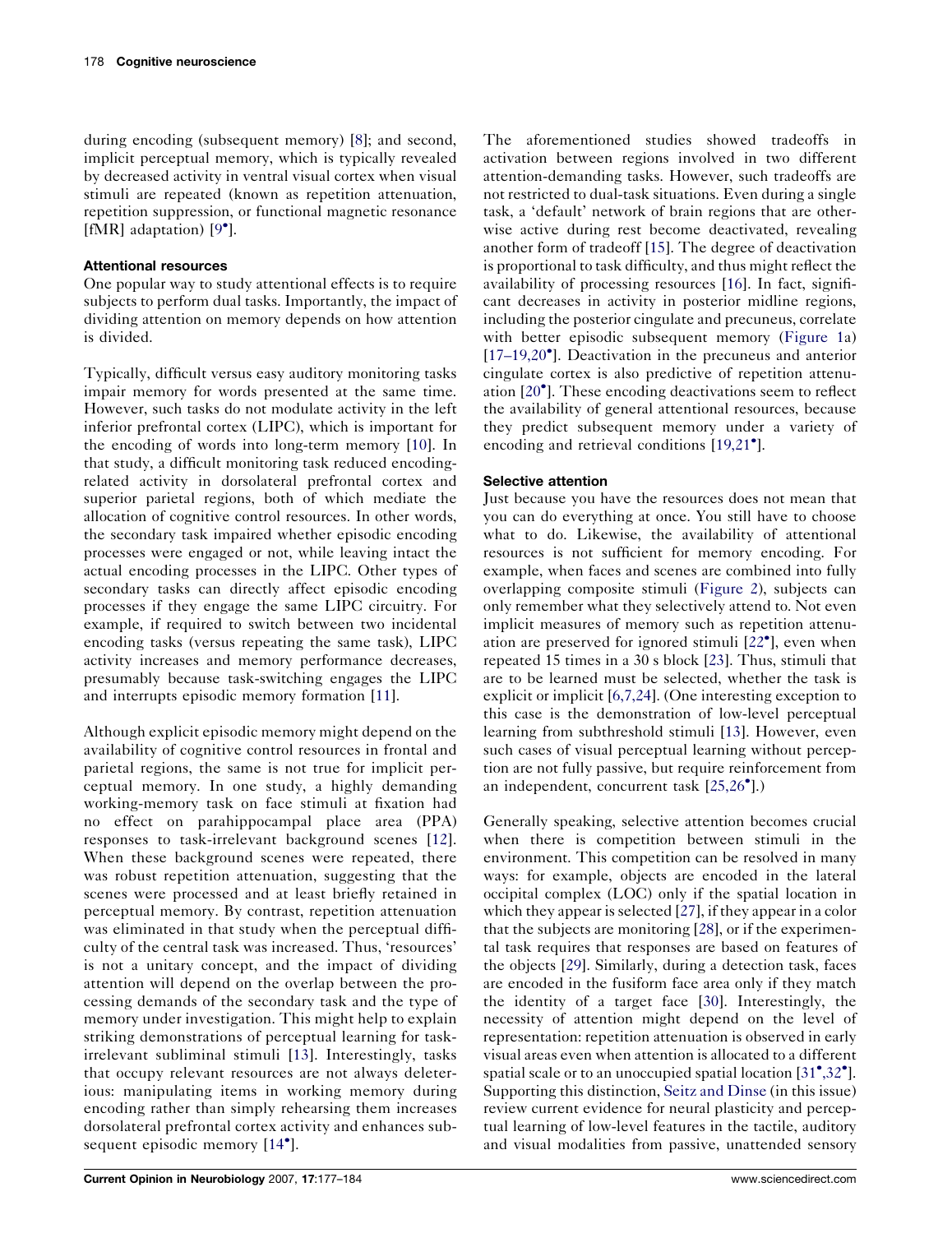

#### <span id="page-2-0"></span>Figure 1

Correlates of successful encoding related to attention. Subjects were presented with grayscale scenes, and were required to rapidly judge whether they depicted indoor or outdoor scenes. Scenes were then categorized based on whether they were subsequently remembered in a surprise memory test. (a) Encoding deactivations. The anterior cingulate cortex (ACC) and left precuneus (LPC) were deactivated relative to passive fixation during the presentation of scenes that were later remembered, but not those that were forgotten. Such deactivations might reflect the reallocation of resources to encoding processes from the default network. (b) Baseline activity. Greater raw fMRI signal in the parahippocampal place area (PPA) right before the appearance of a scene predicted whether that scene would be remembered. This baseline difference was eliminated by high-pass temporal filtering, and thus might have resulted from variation in low-frequency attentional states. Nevertheless, event-related responses that predicted subsequent memory, as in (a), persisted after high-pass filtering. Thus, encoding success is the result of both how stimuli are processed and the state of the brain before encoding. Adapted, with permission, from [\[20](#page-6-0)\*].

stimulation or even direct electrical or magnetic stimulation of sensory cortices.

How does selective attention enhance repetition attenuation effects? One possibility is that attention to a particular stimulus attribute (e.g. color) modulates baseline activity in selective brain regions (e.g. V4), which in turn increases sensitivity to that attribute and magnifies subsequent stimulus-evoked responses [[33\]](#page-6-0). Correspondingly, some neurophysiological models predict that the magnitude of the initial response to a stimulus might be proportional to the amount of attenuation observed upon repetition [\[9](#page-5-0)<sup>°</sup>]. In support of this last point, attention increases the magnitude of initial fMR imaging (fMRI) responses and the degree of attenuation that is observed upon repetition [[29\]](#page-6-0). Note, however, that the lack of attenuation for unattended stimuli cannot be attributed to the fact that evoked responses to unattended stimuli are much weaker to begin with [[22](#page-6-0)°[,23\]](#page-6-0).

Instead of manipulating attention with behavioral tasks, researchers have begun examining a potential indirect neural correlate of attention: pre-trial activity that predicts subsequent memory. In event-related potentials, for example, negative-going activity in frontal cortex predicts that an upcoming word in the same encoding trial will be subsequently remembered [[21](#page-6-0)<sup>°</sup>]. This study could not

discern whether the preparatory effect was cue-related or a result of general brain states independent of the trial structure. In support of the latter, baseline activity before stimulus presentation correlates with subsequent memory in the absence of cues. Specifically, the likelihood of subsequently remembering a scene is correlated with the magnitude of the raw fMRI signal in the PPA immedi-ately before its appearance (Figure 1b) [[20](#page-6-0)°]. Such baseline effects might reflect arousal or the incidental availability of attentional resources. In this way, encoding occurs not only when stimuli are inherently memorable but also during certain favorable states of mind.

## The influence of memory on attention

Although it is more common to think about how attention improves memory, there is growing appreciation for how memory optimizes attention and perception. At a basic level, memory is undoubtedly fundamental to perception. One could not recognize their mother's face or a car as a car without the ability to match perceptual input with representations stored in memory.

Memory is especially important for perception when images are degraded. In visual area V4, neuronal responses to learned stimuli are enhanced relative to responses to novel stimuli only when the target images are severely degraded, reflecting amplification of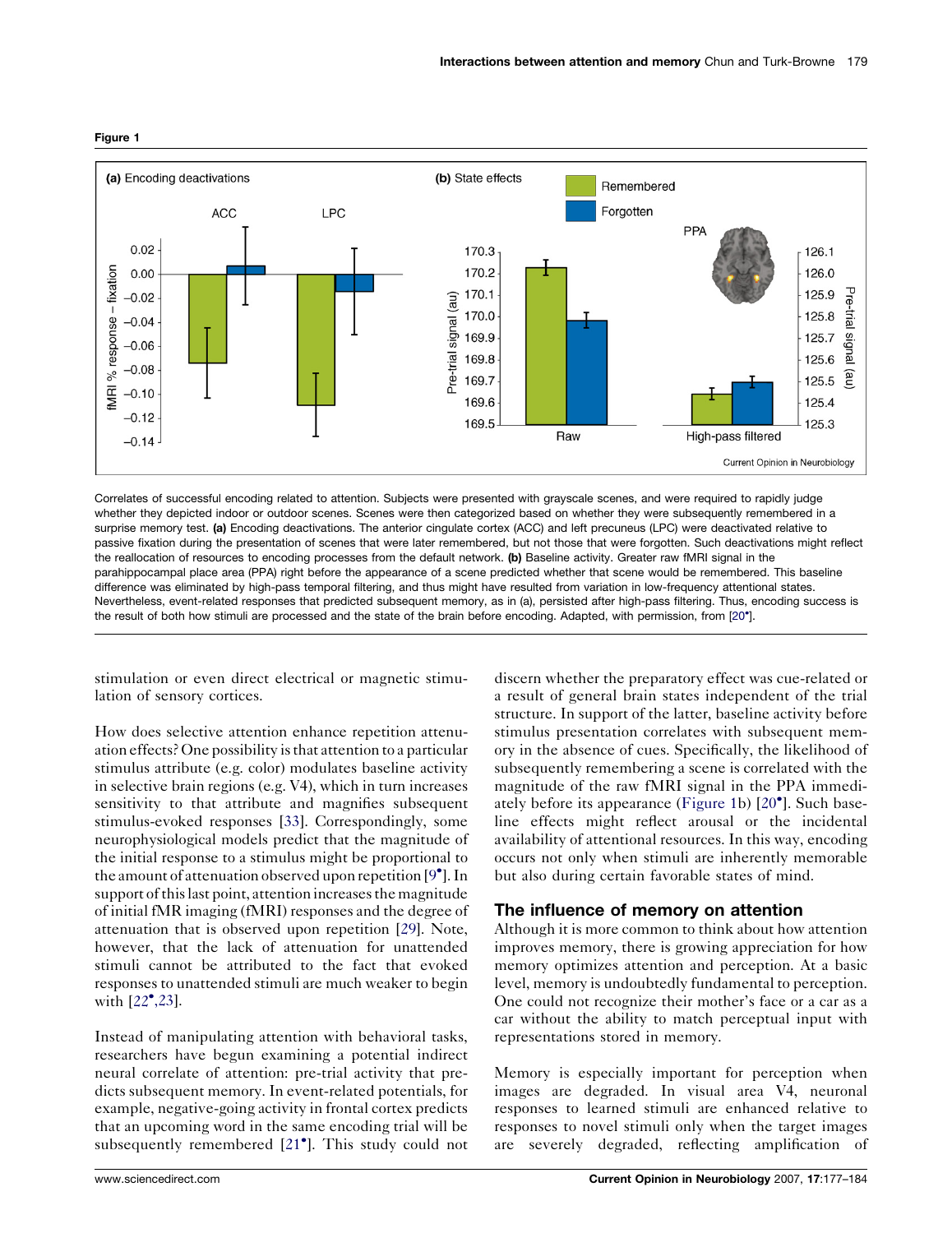#### <span id="page-3-0"></span>Figure 2



The impact of attention on repetition attenuation at the time of encoding and (implicit) retrieval in the parahippocampal place area (PPA). (a) Schematic experimental design. Subjects were presented with composite scene–face stimuli, while monitoring either for a scene change (scene task) or for a face change (face task). These tasks required subjects to engage in object-based attention by selecting the task-relevant stimulus and inhibiting the task-irrelevant stimulus. Because responses are plotted from the PPA — a scene-selective region of the ventral visual stream — we will consider scenes presented during the scene task as attended and scenes presented during the face task as ignored. The composite images were presented in several different ways: once in the scene task (novel attend); once in the face task (novel ignore); twice in the scene task (attend–attend); twice in the face task (ignore–ignore); once in the scene task and once in the face task (attend–ignore); and once in the face task and once in the scene task (ignore-attend). Repeated stimuli were presented in separate trials. Using this factorial design, the necessity of selective attention for incidental encoding (initial) and implicit retrieval (repetition) could be evaluated. (b) Functional magnetic resonance imaging (fMRI) responses from the PPA for the second presentation of repeated stimuli, and the first presentation of novel stimuli. All of the scenes presented during the scene task were attended, whereas those presented during the face task were ignored. Relative to the novel conditions, repetition attenuation (difference at the peak of the responses) was observed only for stimuli that were attended during encoding and retrieval. Stimuli that were never attended, attended only during encoding or attended only during retrieval failed to elicit any repetition attenuation. Thus, even though repetition attenuation can occur in the PPA during divided attention [[12\]](#page-5-0), it requires selective attention at encoding and retrieval. Adapted, with permission, from [\[22](#page-6-0)<sup>\*</sup>].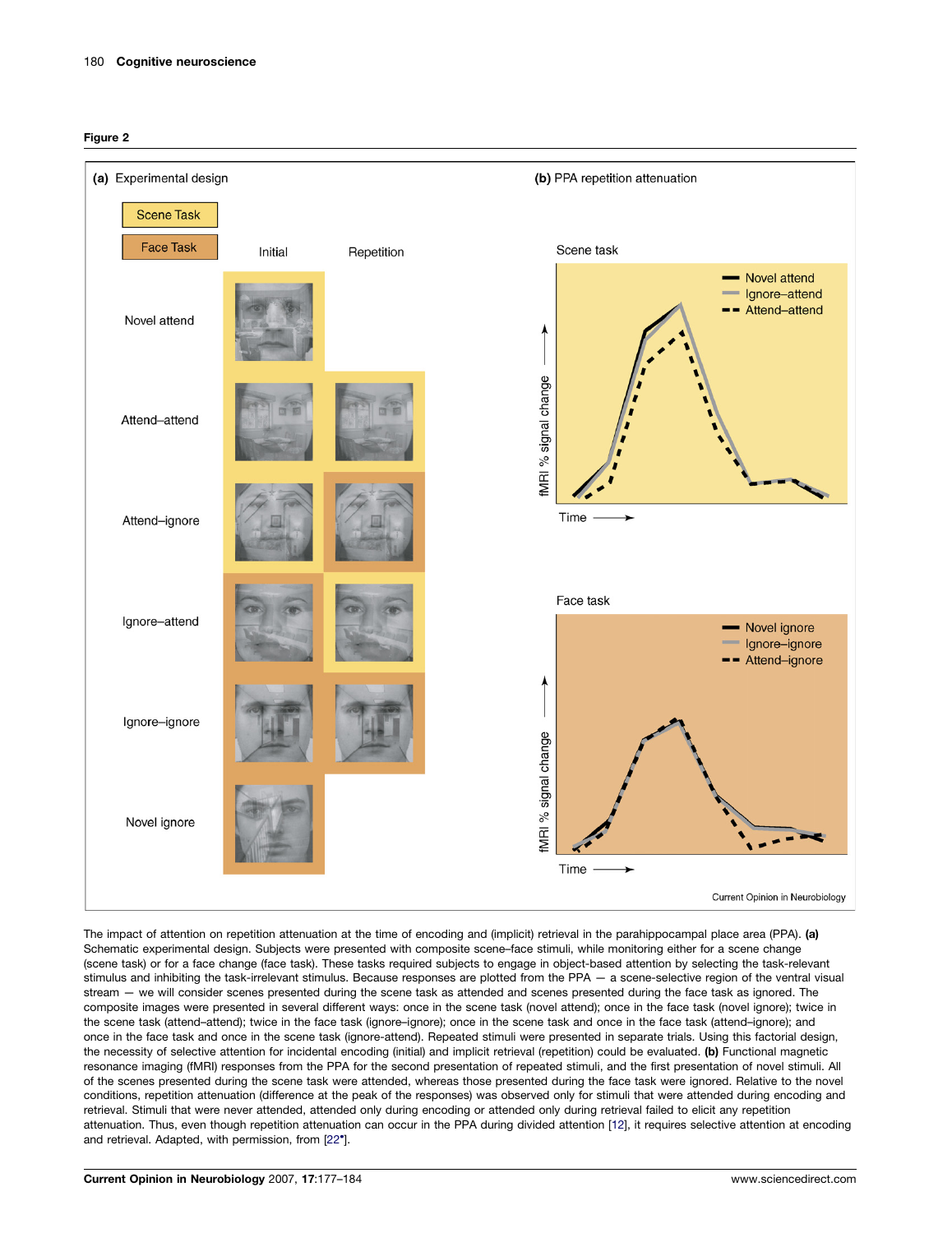<span id="page-4-0"></span>task-relevant information [\[34\]](#page-6-0). Ironically, the opposite pattern is more prevalent for stimuli that are not degraded. When novel and familiar images are both visually salient and clear, then there is a bias for neuronal activity to be lower for learned images [[9](#page-5-0)\*[,35\]](#page-5-0). Such visibility-dependent reversals in response patterns for novel and familiar images were recently demonstrated in a single experiment within subjects [[36\]](#page-6-0). While viewing undegraded repeated or novel scenes, fMRI responses were higher for novel images. However, when subjects viewed a different set of scene images that were degraded to be barely discriminable, then greater responses to repeated images were observed (repetition enhancement).

Although seemingly contradictory, both repetition attenuation and repetition enhancement enhance vision. For highly visible images, neuronal responses might be biased to orient attention to novel images that would be of adaptive value (e.g. a new source of food, a new mate or a novel threat). For degraded images, learning enhances visual selectivity, enabling the organism to recognize objects in situations where nothing would otherwise be recognizable. Together, the results show that memory mechanisms in cortical sensory circuitry serve to bias competitive interactions, influencing what is attended and selected [\[35](#page-6-0)].

Although learning is essential for high-level vision in these sensory cortical areas, the ability to recognize objects rapidly has been traditionally viewed as autonomous from

the medial temporal lobe (MTL) memory system that is required to encode episodic information. After all, patients who have MTL damage have no trouble reading mirrorreversed letters or identifying degraded versions of pictures viewed previously [\[37,38](#page-6-0)], even while they are amnesic of ever having performed these tasks before.

Yet, with more complex scene-like stimuli, associative, configural learning becomes important, bringing MTL mechanisms into play. One popular task is to require visual search for targets embedded in unique, typically complex or naturalistic visual backgrounds. For example, lesions of the hippocampus, perirhinal cortex and fornix significantly impair such 'object-in-place' learning [[39,40\]](#page-6-0). In another task that required association of target locations with background scenes, hippocampal neurons changed their response properties during the course of learning [[41\]](#page-6-0).

Functional neuroimaging studies provide converging evidence from human subjects. One elegant study showed that the hippocampus and parahippocampal regions were sensitive to the bindings of objects with their backgrounds: repetition attenuation was observed only when object–background pairings were repeated [[42\]](#page-6-0). In a different task known as contextual cuing, subjects become faster at detecting targets that appear in consistent locations in repeating configurations of distractor objects, even when they are not aware of these regularities. Interestingly, extended damage of the MTL impairs contextual cuing [[43,44](#page-6-0)]. Memory-based enhancement of



Memory-guided attention. (a) Examples of eye-tracking data are shown in yellow. The scene on the top contained a 'key' target stimulus within the middle compartment of the stacked blue storage boxes. There were extensive eye movements to find the key when observers first encountered the scene (top). After learning, there was a near direct eye movement to the location of the key, showing memory-based orienting that was faster than visually-driven orienting (not shown). (b) Hippocampal involvement during memory-guided orienting. Adapted, with permission, from [[50](#page-7-0)°].

Figure 3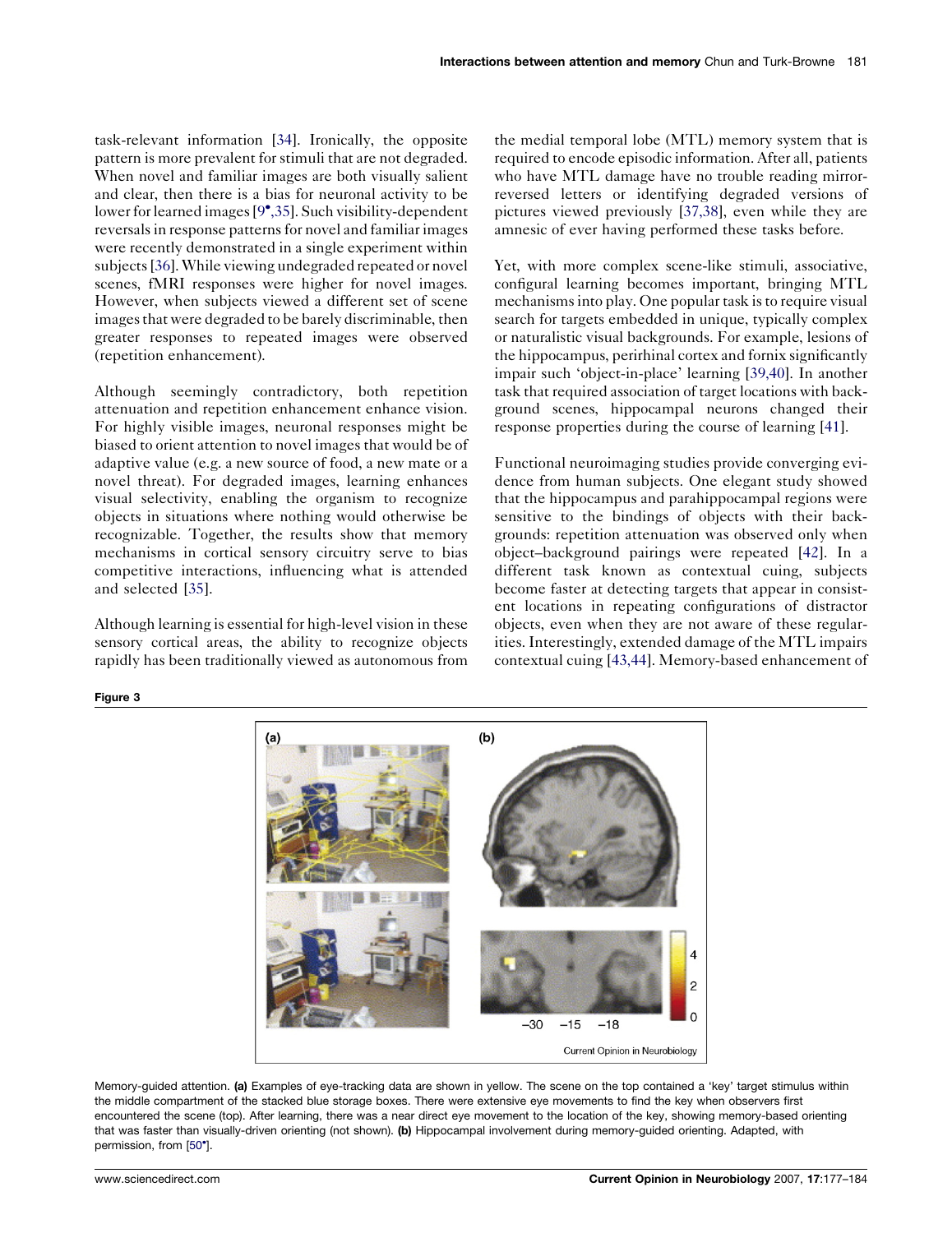<span id="page-5-0"></span>visual search performance can even be disrupted by pharmacological manipulations such as midazolam, which produces transient amnesia [[45\]](#page-6-0).

Learning influences how people scan images [[46](#page-7-0)]. For example, eye movement recordings reveal that subjects are sensitive to subtle changes to objects in scenes from one view to the next [\[47\]](#page-7-0). Sensitivity to these object-inscene changes is impaired by amnesia [\[48](#page-7-0)]; however, it is controversial whether subjects must be aware of these changes to detect them [\[49](#page-7-0)].

The aforementioned studies highlight the importance of the MTL in memory-based guidance of attention. More recent studies are investigating how such memory signals influence attentional mechanisms directly. Memoryguided search for targets that are embedded in naturalistic scenes can be compared to traditional attentional orienting, and such searching is even more rapid and effective than visually guided orienting based on periph-eral cues [\[50](#page-7-0)°[,51,52](#page-7-0)]. Moreover, fMRI has revealed that memory-guided spatial orienting recruits many of the same neural mechanisms that mediate visually guided spatial orienting [\(Figure 3\)](#page-4-0) [[50](#page-7-0)°]. These regions include the posterior parietal cortex, frontal eye fields and cingulate cortex. Brain areas that are unique to memory-guided orienting include the hippocampus — the same area involved in the previously mentioned object-in-place learning tasks.

## **Conclusions**

The relationship between attention and memory has long been recognized. Recent neuroimaging studies have begun elucidating how attentional control mechanisms might affect episodic and perceptual encoding and how, in turn, such control and orienting might be modulated by past experience. As this research progresses, the distinction between attention and memory becomes increasingly less clear. This might help to explain difficulties in resolving where perception stops and where memory begins [\[53,54\]](#page-7-0): attention bridges perception and memory over delays, brief or long [\[55](#page-7-0)]. Much has been learned and much remains to be discovered about the rich, interactive cascade of processes that form lasting impressions of the perceptual world in our minds.

## Update

A recent event-related potential study provides further evidence that attention is directly cued by contextual memory. Johnson et al. [\[56](#page-7-0)<sup>°</sup>] reported that electrophysiological measures of spatial attention reveal rapid orienting of attention to the target in contextual cuing tasks [[43,44](#page-6-0)].

#### Acknowledgements

MMC was supported by National Institutes of Health EY014193. NBTB was supported by a foreign Natural Sciences and Engineering Research Council of Canada Post-Graduate Scholarship.

## References and recommended reading

Papers of particular interest, published within the period of review, have been highlighted as:

- of special interest
- 1. Badre D, Poldrack RA, Paré-Blagoev EJ, Insler RZ, Wagner AD: Dissociable controlled retrieval and generalized selection mechanisms in ventrolateral prefrontal cortex. Neuron 2005, 47:907-918.
- 2. -Wagner AD, Shannon BJ, Kahn I, Buckner RL: Parietal lobe contributions to episodic memory retrieval.
- Trends Cogn Sci 2005, 9:445-453. An important review about the contributions of the posterior parietal cortex to memory retrieval. The authors consider the possibility that this region, which is often associated with attention, might be involved in selecting internal representations during retrieval. Likewise, ventrolateral prefrontal cortex might have an important role in selecting and maintaining representations in working memory, and protecting them from interference [1]. The fundamental relationship between attention and memory retrieval is an important and current topic that is well covered by this recent review.
- 3. James W: The Principles of Psychology. Dover Publications; 1890.
- 4. Kandel E: In Search of Memory: The Emergence of a New Science of Mind: W.W. Norton; 2006.
- 5. Craik FI, Govoni R, Naveh-Benjamin M, Anderson ND: The effects of divided attention on encoding and retrieval processes in human memory. J Exp Psychol Gen 1996, 125:159-180.
- 6. Turk-Browne NB, Jungé JA, Scholl BJ: The automaticity of visual statistical learning. J Exp Psychol Gen 2005, 134:552-564.
- 7. Jiménez L, Méndez C: Which attention is needed for implicit sequence learning? J Exp Psychol Learn Mem Cognit 1999, 25:236-259.
- 8. Kirchhoff BA, Wagner AD, Maril A, Stern CE: Prefrontal-temporal circuitry for episodic encoding and subsequent memory. J Neurosci 2000, 20:6173-6180.
- 9. -Grill-Spector K, Henson R, Martin A: Repetition and the brain: neural models of stimulus-specific effects.

Trends Cogn Sci 2006, 10:14-23. An important review of repetition effects in neurophysiology and functional neuroimaging. The authors consider the relationship between effects observed using different methods, and outline three potential mechanisms for attenuated responses to repeated stimuli: fatigue of the most selective neurons, shorter duration of neural firing, and pruning of non-selective neurons. They also explore ways to test and distinguish the models.

- 10. Uncapher MR, Rugg MD: Effects of divided attention on fMRI Correlates of memory encoding. J Cogn Neurosci 2005, 17:1923-1935.
- 11. Reynolds JR, Donaldson DI, Wagner AD, Braver TS: Item-and task-level processes in the left inferior prefrontal cortex: positive and negative correlates of encoding. Neuroimage 2004, 21:1472-1483.
- 12. Yi DJ, Woodman GF, Widders D, Marois R, Chun MM: Neural fate of ignored stimuli: dissociable effects of perceptual and working memory load. Nat Neurosci 2004, 7:992-996.
- 13. Watanabe T, Sasaki Y, Nanez J: Perceptual learning without perception. Nature 2001, 413:844-848.
- 14. Blumenfeld RS, Ranganath C: Dorsolateral prefrontal cortex promotes long-term memory formation through its role in

working memory organization. J Neurosci 2006, 26:916-925. An interesting demonstration that incidental encoding tasks can enhance subsequent memory. The authors had subjects either 'reorder' or 'rehearse' short lists of words, and performance on a surprise memory test was better for words in the reorder condition. Activity in the dorsolateral prefrontal cortex predicted subsequent memory in the reorder but not the rehearse condition, suggesting that it supports encoding by organizing information in working memory.

15. Raichle ME, MacLeod AM, Snyder AZ, Powers WJ, Gusnard DA, Shulman GL: A default mode of brain function. Proc Natl Acad Sci USA 2001, 98:676-682.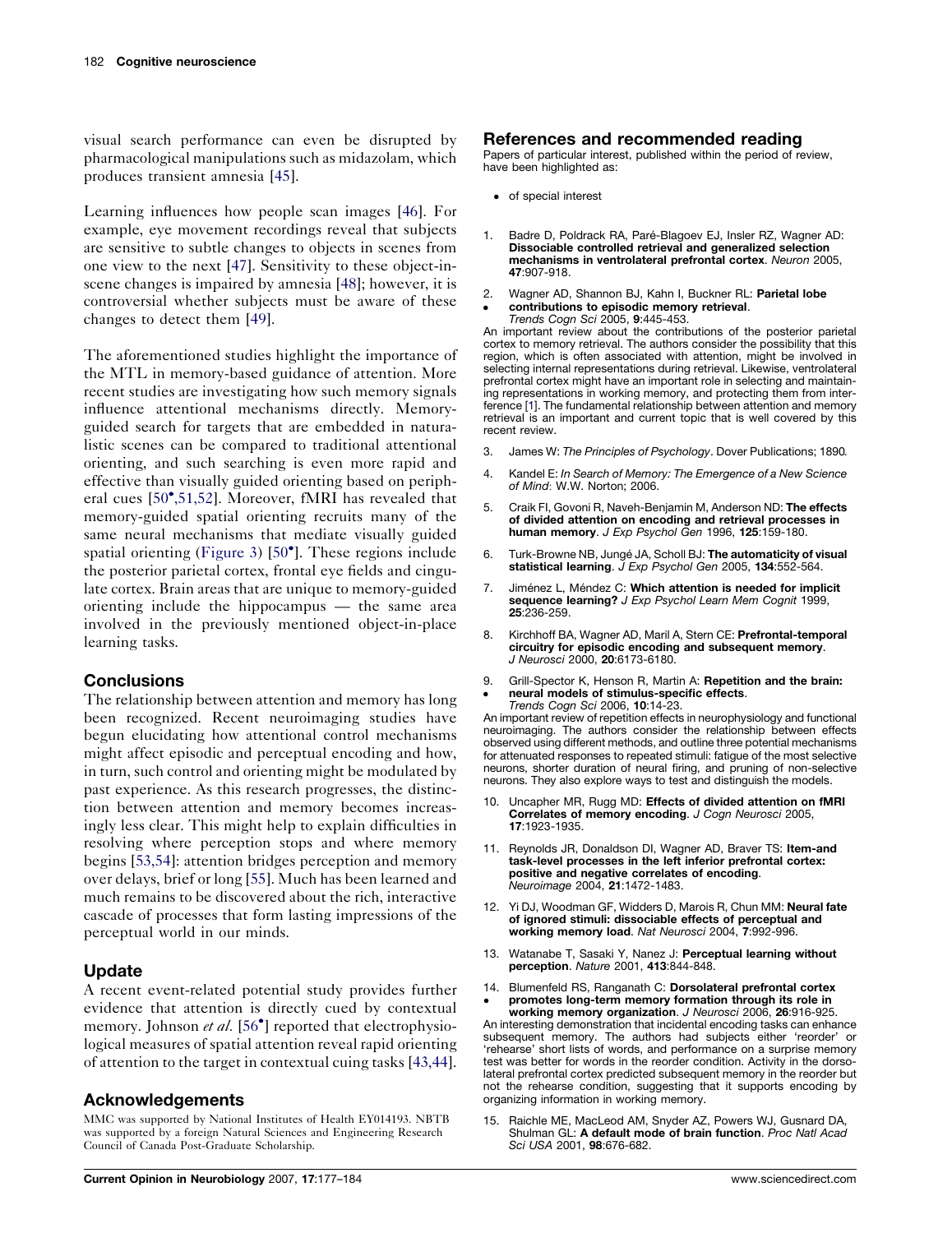- <span id="page-6-0"></span>16. McKiernan KA, Kaufman JN, Kucera-Thompson J, Binder JR: A parametric manipulation of factors affecting task-induced deactivation in functional neuroimaging. J Cogn Neurosci 2003, 15:394-408.
- 17. Otten LJ, Rugg MD: When more means less: neural activity related to unsuccessful memory encoding. Curr Biol 2001, 11:1528-1530.
- 18. Wagner AD, Davachi L: Cognitive neuroscience: forgetting of things past. Curr Biol 2001, 11:R964-R967.
- 19. Daselaar SM, Prince SE, Cabeza R: When less means more: deactivations during encoding that predict subsequent memory. Neuroimage 2004, 23:921-927.
- 20. Turk-Browne NB, Yi DJ, Chun MM: Linking implicit and explicit  $\bullet$ memory: common encoding factors and shared

representations. Neuron 2006, 49:917-927. This study demonstrated that implicit perceptual and explicit episodic memory can be correlated, and that this correlation is mediated by both baseline activity and evoked responses during encoding. Subjects performed an indoor–outdoor task on scenes that were repeated during an fMRI session. Subsequent memory was associated with greater repetition priming and attenuation in the PPA. During initial encoding, event-related activation of the PPA and deactivation of midline regions was associated with both greater repetition attenuation and subsequent memory, as was pre-trial activity in the PPA. Thus, types of implicit and explicit memory are both affected by similar encoding factors.

21. Otten LJ, Quayle AH, Akram S, Ditewig TA, Rugg MD: **Brain**  $\bullet$ activity before an event predicts later recollection. Nat Neurosci 2006, 9:489-491.

An ERP study investigating how cue-related activity predicts whether a subsequent stimulus will be remembered. When given a cue to perform a semantic task on an upcoming word, greater negative-going activity over frontal cortex predicted that the word would be recollected in a later memory test. This effect was specific to semantic tasks and visually presented words.

22. Yi DJ, Chun MM: Attentional modulation of learning-related  $\bullet$ repetition attenuation effects in human parahippocampal cortex. J Neurosci 2005, 25:3593-3600.

To study whether repetition attenuation was automatic or not, this study presented overlapping scene and face images and asked subjects to attend to either category. Only repetitions for the attended category produced repetition attenuation. Importantly, attention was required during both initial presentation and during the repetition. In addition, this study introduced controls to show that the lack of repetition attenuation for unattended stimuli was not simply due to the reduced amplitude of fMRI responses to unattended images (see also [Figure 2](#page-3-0)).

- 23. Yi DJ, Kelley TA, Marois R, Chun MM: Attentional modulation of repetition attenuation is anatomically dissociable for scenes and faces. Brain Res 2006, 1080:53-62.
- 24. Jiang Y, Chun MM: Selective attention modulates implicit learning. Q J Exp Psychol A 2001, 54A:1105-1124.
- 25. Seitz AR, Watanabe T: Is subliminal learning really passive? Nature 2003, 422:36.
- 26.  $\bullet$ Seitz A, Lefebvre C, Watanabe T, Jolicoeur P: Requirement for high-level processing in subliminal learning. Curr Biol 2005, 15:R753-R755.

Seitz and Watanabe [25] previously showed that perceptual learning of subliminal, task-irrelevant stimuli depends on temporal pairing with a target task, in which the target may serve as a reinforcement signal. The present study demonstrates that the reinforcement signal triggered by target detection is not available when high-level cognitive processes are engaged by another target, during a period known as the attentional blink. In other words, subliminal perceptual learning did not occur during the attentional blink.

- 27. Eger E, Henson RN, Driver J, Dolan RJ: BOLD repetition decreases in object-responsive ventral visual areas depend on spatial attention. J Neurophysiol 2004, 92:1241-1247.
- 28. Vuilleumier P, Schwartz S, Duhoux S, Dolan RJ, Driver J: Selective attention modulates neural substrates of repetition priming and 'implicit' visual memory: suppressions and enhancements revealed by FMRI. J Cogn Neurosci 2005, 17:1245-1260.
- 29. Murray SO, Wojciulik E: Attention increases neural selectivity in the human lateral occipital complex. Nat Neurosci 2004, 7:70-74.
- 30. Ishai A, Pessoa L, Bikle PC, Ungerleider LG: Repetition suppression of faces is modulated by emotion. Proc Natl Acad Sci USA 2004, 101:9827-9832.
- 31. Murray SO, Olman CA, Kersten D: Spatially specific fMRI repetition effects in human visual cortex. J Neurophysiol 2006, 95:2439-2445.

A clear demonstration that repetition attenuation in fMRI can occur independently of spatial attention in early visual areas. The authors presented spatial arrays of simple elements that were randomly shifted in space upon repetition. Subjects monitored for a change either in the luminance of the fixation dot (elements unattended) or in the positions of the elements (elements attended). Regardless of attention, greater spatial shifts were associated with reduced repetition attenuation in V1, V2v/V2d and V3/VP (see also [32\*]).

32. Kourtzi Z, Huberle E: Spatiotemporal characteristics of form analysis in the human visual cortex revealed by rapid event-related fMRI adaptation. NeuroImage 2005, 28:440-452.

This study provides an elegant demonstration that contour integration and form processing in early visual areas is transient, while higher visual areas show a more sustained response to perceived global form. Thus, during a global task, adaptation was observed for global form repetitions only in higher visual areas (adaptation for local element repetitions was observed in all visual areas). Interestingly, when attention was directed at local elements, adaptation was observed for global form repetitions even in early visual areas, suggesting that attention to local elements can facilitate form integration.

- 33. Chawla D, Rees G, Friston KJ: The physiological basis of attentional modulation in extrastriate visual areas. Nat Neurosci 1999, 2:671-676.
- 34. Rainer G, Lee H, Logothetis NK: The effect of learning on the function of monkey extrastriate visual cortex. PLoS Biol 2004, 2:E44.
- 35. Desimone R: Neural mechanisms for visual memory and their role in attention. Proc Natl Acad Sci USA 1996, 93:13494-13499.
- 36. Turk-Browne NB, Yi DJ, Leber AB, Chun MM: Visual quality determines the direction of neural repetition effects. Cereb Cortex 2007, 17:425-433.
- 37. Cohen NJ, Squire LR: Preserved learning and retention of pattern-analyzing skill in amnesia: dissociation of knowing how and knowing that. Science 1980, 210:207-210.
- 38. Tulving E, Schacter DL: Priming and human memory systems. Science 1990, 247:301-306.
- 39. Gaffan D: Scene-specific memory for objects a model of episodic memory impairment in monkeys with fornix transection. J Cogn Neurosci 1994, 6:305-320.
- 40. Murray EA, Baxter MG, Gaffan D: Monkeys with rhinal cortex damage or neurotoxic hippocampal lesions are impaired on spatial scene learning and object reversals. Behav Neurosci 1998, 112:1291-1303.
- 41. Wirth S, Yanike M, Frank LM, Smith AC, Brown EN, Suzuki WA: Single neurons in the monkey hippocampus and learning of new associations. Science 2003, 300:1578-1581.
- Goh JO, Siong SC, Park D, Gutchess A, Hebrank A, Chee MW: Cortical areas involved in object, background, and object-background processing revealed with functional magnetic resonance adaptation. J Neurosci 2004, 24:10223-10228.
- 43. Chun MM, Phelps EA: Memory deficits for implicit contextual information in amnesic subjects with hippocampal damage. Nat Neurosci 1999, 2:844-847.
- 44. Manns J, Squire LR: Perceptual learning, awareness, and the hippocampus. Hippocampus 2001, 11:776-782.
- 45. Park H, Quinlan J, Thornton E, Reder LM: The effect of midazolam on visual search: Implications for understanding amnesia. Proc Natl Acad Sci USA 2004, 101:17879-17883.